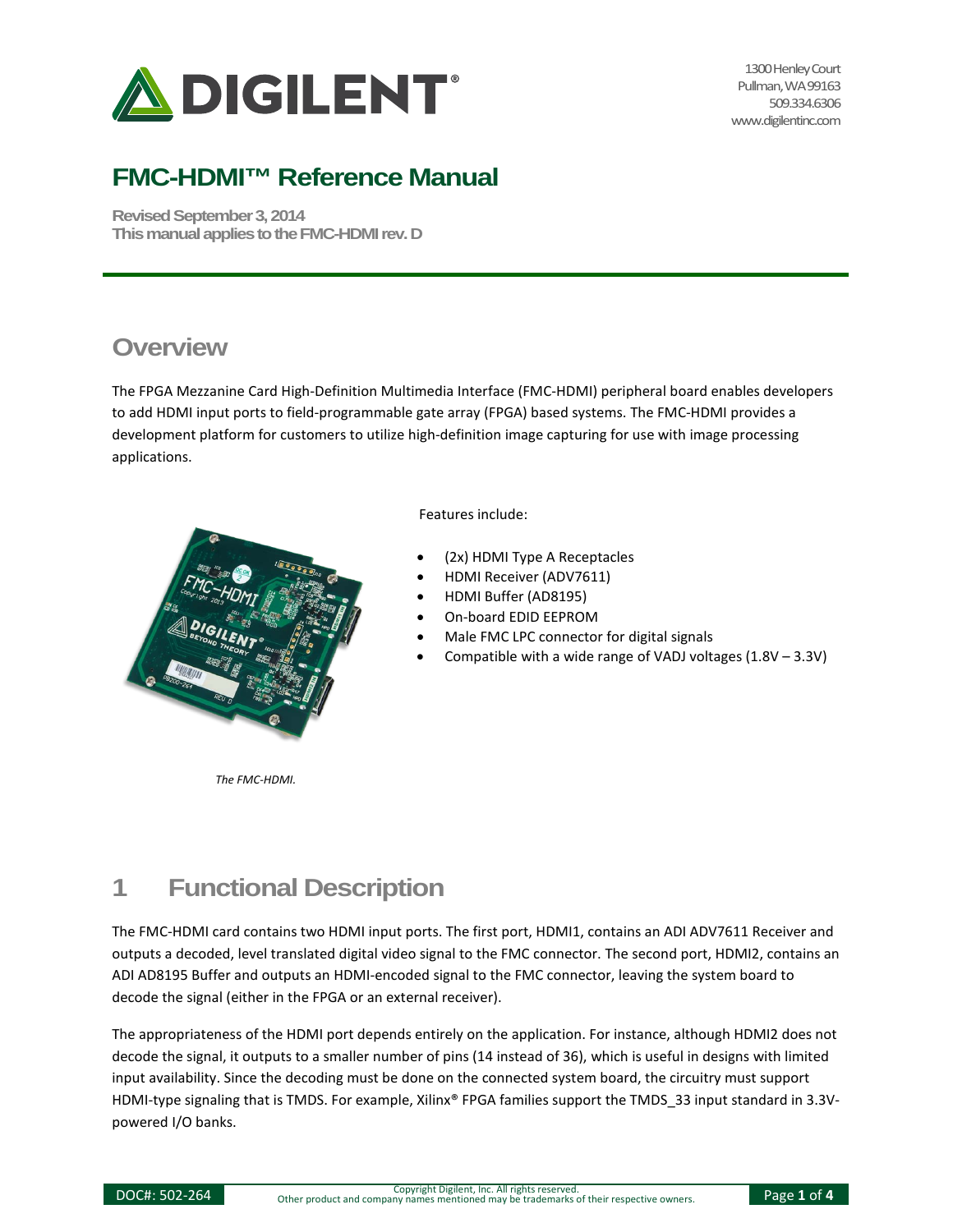#### **1.1 HDMI1: Analog Devices ADV7611 Receiver**

An Analog Devices ADV7611 Receiver decodes the signal on HDMI1. This low power, 165 MHz receiver supports formats up to UXGA 60Hz at 8 bit at 161 MHz. It has been tested at WUXGA (1080p) 60Hz at 148.5 MHz. The receiver provides an audio output port for audio extracted from the HDMI signal in the following formats: I<sup>2</sup>S, S/PDIF, and Direct Stream Transfer (DST). It also features an advanced mute controller.

The ADV7611 Receiver contains several other features, such as a CEC 1.4-compatible controller for consumer device remote control and discovery and EDID (Extended Display Identification Data) RAM.

*Note: For more information on the ADV7611, see ADI datasheets and User Guide available online at:*  <http://www.analog.com/ADV7611>

| <b>FMC Pin</b> | <b>HDMI1 Function</b> | <b>FMC Pin</b>   | <b>HDMI1 Function</b> |
|----------------|-----------------------|------------------|-----------------------|
| LA19_P         | HDMI1_P0              | <b>LA04_P</b>    | HDMI1_P18             |
| <b>LA20_N</b>  | HDMI1_P1              | <b>LA03_N</b>    | HDMI1_P19             |
| <b>LA20_P</b>  | HDMI1 P2              | LA03_P           | <b>HDMI1 P20</b>      |
| <b>LA15_N</b>  | HDMI1 P3              | <b>LA02_N</b>    | HDMI1_P21             |
| <b>LA14_N</b>  | HDMI1 P4              | <b>LA02_P</b>    | HDMI1_P22             |
| LA15_P         | HDMI1_P5              | LA00_N_CC        | <b>HDMI1_P23</b>      |
| <b>LA16_N</b>  | HDMI1_P6              | LA18_P_CC        | HDMI1_SCLK            |
| LA16_P         | HDMI1_P7              | LA21_P           | HDMI1_LRCLK           |
| <b>LA11_N</b>  | HDMI1_P8              | LA17_P_CC        | HDMI1_MCLK            |
| <b>LA14_P</b>  | <b>HDMI1_P9</b>       | <b>LA23_N</b>    | HDMI1_AP              |
| LA11_P         | HDMI1_P10             | LA22_P           | HDMI1_VS              |
| <b>LA12_N</b>  | HDMI1_P11             | <b>LA19_N</b>    | HDMI1_HS              |
| LA12_P         | HDMI1_P12             | <b>LA22_N</b>    | HDMI1_DE              |
| <b>LA07_N</b>  | HDMI1_P13             | <b>LA00_P_CC</b> | HDMI1_LLC             |
| <b>LA08_N</b>  | HDMI1_P14             | LA25_P           | HDMI1_SDA             |
| <b>LA07_P</b>  | <b>HDMI1_P15</b>      | <b>LA21_N</b>    | HDMI1_SCL             |
| <b>LA08_P</b>  | HDMI1 P16             | LA23_P           | HDMI1 RESETN          |
| <b>LA04 N</b>  | <b>HDMI1 P17</b>      | <b>LA25 N</b>    | HDMI1 INT1            |

Below are the pin-outs from the ADV7611 Receiver and other HDMI1 port signals to the FMC connector:

#### *Table 1. HDMI1-FMC pin mapping.*

The ADV7611 is configured and controlled via an  $I^2C$  interface, which is accessible through the HDMI1SDA and HDMI1SCL pins on the FMC connector. The ADV7611 User Guide specifically describes the different registers and commands necessary to control the Receiver.

There are level translators present on all audio and video signals, which can level shift to 1.8V, 2.5V, and 3.3V. The desired level is set by the VADJ voltage level.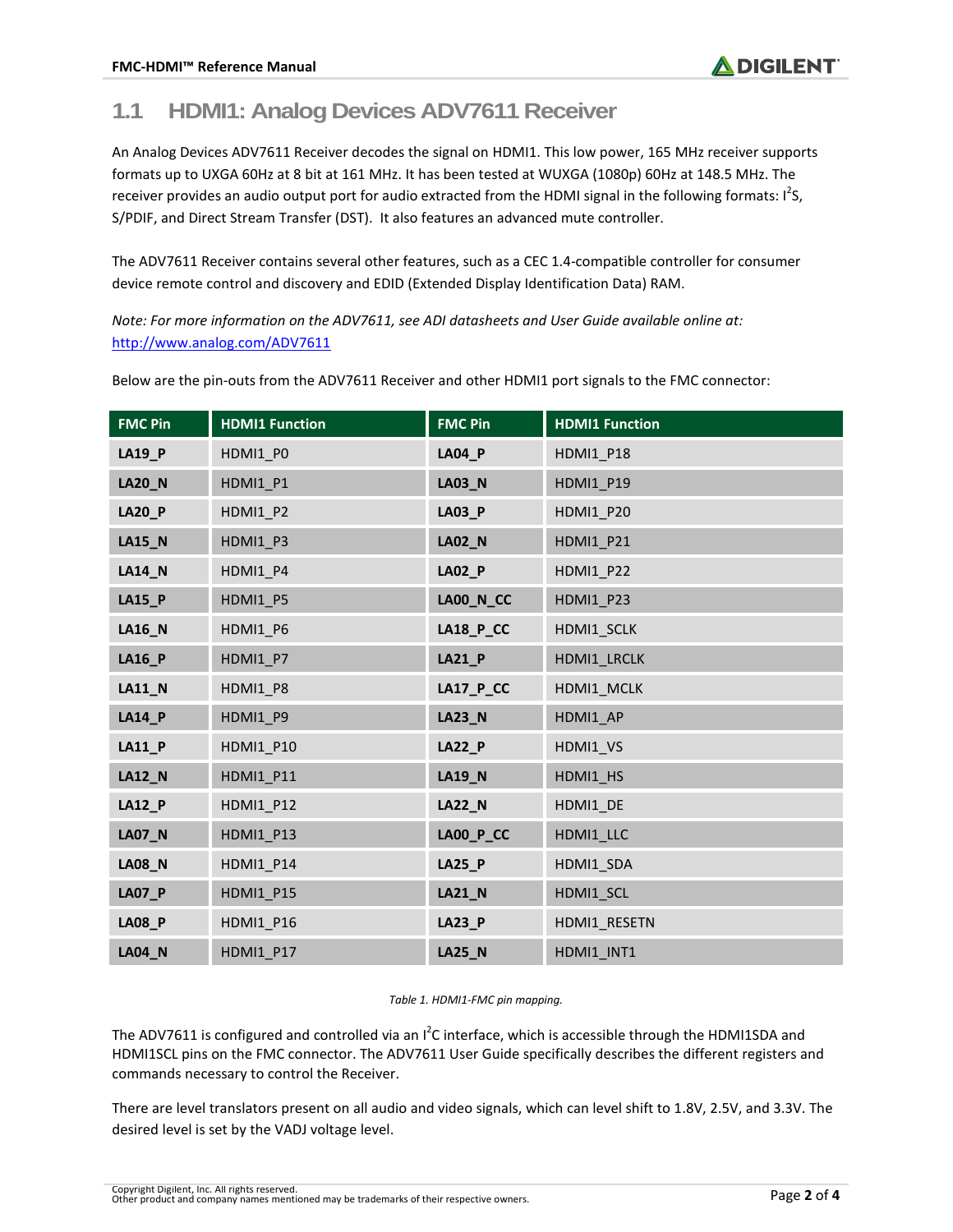## **1.2 HDMI2: Analog Devices AD8195 Buffer**

The AD8195 is an HDMI buffer with equalized TMDS inputs and optionally pre-emphasized TMDS outputs. The AD8195 includes bidirectional buffering for the DDC bus and bidirectional buffering with integrated pull-up resistors for the CEC bus. The DDC and CEC buffers are powered independently of the TMDS buffers so that DDC/CEC functionality can be maintained when the system is powered off.

An on-board pre-programmed EEPROM is connected to the DDC (Display Data Channel) bus of the HDMI2 port. The following EDID (Extended Display Identification Data) is programmed in the factory:

|                                     | 00                  | 01                  | 02                  | 03                  | 04                    | 05                  | 06       | 07       | 08       | 09                    | 0A                  | 0B       | <sub>0C</sub>       | <b>OD</b>             | <b>OE</b>           | <b>OF</b>             |
|-------------------------------------|---------------------|---------------------|---------------------|---------------------|-----------------------|---------------------|----------|----------|----------|-----------------------|---------------------|----------|---------------------|-----------------------|---------------------|-----------------------|
| 0<br>0                              | 0x0<br>$\mathbf{0}$ | 0xFF                | 0xFF                | <b>OxFF</b>         | 0xF<br>F.             | 0xF<br>F            | 0xFF     | 0x00     | 0x10     | 0xE<br>C              | 0x0<br>$\mathbf{0}$ | 0x01     | 0x0<br>$\mathbf{0}$ | 0x0<br>$\mathbf{0}$   | 0x0<br>$\mathbf{0}$ | 0x0<br>$\mathbf 0$    |
| $\mathbf 0$                         | 0xFF                | 0x1<br>6            | 0x0<br>$\mathbf{1}$ | 0x03                | 0x8<br>$\mathbf{1}$   | 0x3<br>3            | 0x1<br>D | 0x78     | 0x02     | 0x0                   | 0xF<br>$\mathbf{1}$ | 0xA<br>2 | 0x5<br>7            | 0x5<br>$\overline{2}$ | 0x9<br>F            | 0x2<br>$7^{\circ}$    |
| $\overline{2}$<br>0                 | 0x0<br>Α            | 0x5<br>$\mathbf{0}$ | 0x5<br>4            | 0xBF                | 0xE<br>F              | 0x8<br>$\Omega$     | 0x01     | 0x01     | 0x01     | 0x0<br>$\mathbf{1}$   | 0x0<br>$\mathbf{1}$ | 0x01     | 0x0<br>$\mathbf{1}$ | 0x0<br>$\mathbf{1}$   | 0x0<br>$\mathbf{1}$ | 0x0<br>$\mathbf{1}$   |
| $\overline{\mathbf{3}}$<br>$\bf{0}$ | 0x0<br>$\mathbf{1}$ | 0x0                 | 0x0<br>$\mathbf{1}$ | 0x01                | 0x0<br>$\mathbf{1}$   | 0x0<br>$\mathbf{1}$ | 0x01     | 0x1<br>D | 0x00     | 0x7<br>$\overline{2}$ | 0x5<br>$\mathbf{1}$ | 0xD<br>0 | 0x1<br>E            | 0x2<br>0              | 0x6<br>E.           | 0x2<br>8              |
| 4<br>0                              | 0x5<br>5            | 0x0<br>0            | 0x0<br>$\mathbf{0}$ | 0xD<br>$\mathbf{0}$ | 0x5<br>$\overline{2}$ | 0x0<br>$\mathbf{0}$ | 0x00     | 0x1E     | 0x00     | 0x0<br>$\mathbf{0}$   | 0x0<br>$\mathbf{0}$ | 0xFC     | 0x0<br>$\mathbf{0}$ | 0x4<br>4              | 0x6<br>9            | 0x6<br>$\overline{7}$ |
| 5<br>0                              | 0x6<br>9            | 0x6<br>C            | 0x6<br>5            | 0x6E                | 0x7<br>4              | 0x2<br>$\mathbf{0}$ | 0x48     | 0x44     | 0x4<br>D | 0x4<br>9              | 0x0<br>$\mathbf{0}$ | 0x00     | 0x0<br>$\mathbf{0}$ | 0x1<br>$\mathbf{0}$   | 0x0<br>$\mathbf{0}$ | 0x0<br>$\mathbf{0}$   |
| 6<br>0                              | 0x0<br>$\Omega$     | 0x0<br>$\Omega$     | 0x0<br>$\Omega$     | 0x00                | 0x0<br>$\Omega$       | 0x0<br>$\Omega$     | 0x00     | 0x00     | 0x00     | 0x0<br>$\Omega$       | 0x0<br>$\Omega$     | 0x00     | 0x0<br>$\Omega$     | 0x0<br>$\Omega$       | 0x0<br>$\Omega$     | 0x1<br>$\mathbf{0}$   |
| $\overline{7}$<br>0                 | 0x0<br>$\mathbf{0}$ | 0x0<br>$\Omega$     | 0x0<br>$\Omega$     | 0x00                | 0x0<br>$\Omega$       | 0x0<br>$\Omega$     | 0x00     | 0x00     | 0x00     | 0x0<br>$\Omega$       | 0x0<br>$\Omega$     | 0x00     | 0x0<br>$\Omega$     | 0x0<br>$\Omega$       | 0x0<br>$\mathbf{0}$ | 0x0<br>E.             |

*Table 2. EEPROM pre-programmed content.* 

The EEPROM can be freely re-written through the J4 header holes and 6-pin Pmod cable. During EEPROM programming, power to the EEPROM is provided by pin 6 of J4, so make sure there is no HDMI cable plugged in at the same time.

Below are the pin-outs from the AD8195 Buffer and other HDMI2 port signals to the FMC connector:

| <b>FMC Pin</b> | <b>HDMI2 Function</b> | <b>FMC Pin</b>      | <b>HDMI2 Function</b> |
|----------------|-----------------------|---------------------|-----------------------|
| $LA06_P$       | HDMI2 DO P            | LA01_N_CC           | HDMI2 CLK N           |
| <b>LA06_N</b>  | HDMI2 DO N            | $LA13$ <sup>P</sup> | HDMI2 SCL             |
| $LA05_P$       | HDMI2 D1 P            | $LA13$ <sub>N</sub> | HDMI2 SDA             |
| <b>LA05_N</b>  | HDMI2 D1 N            | LA09_P              | HDMI2 PE EN           |
| <b>LA10_P</b>  | HDMI2 D2 P            | <b>LA09_N</b>       | HDMI2 TX EN           |
| <b>LA10_N</b>  | HDMI2_D2_N            | <b>LA17_N_CC</b>    | HDMI2 HPA             |
| $LA01_P$ CC    | HDMI2 CLK P           | <b>LA18_N_CC</b>    | HDMI2_CEC_OUT         |

*Table 3. HDMI2-FMC pin mapping.*

*WARNING: VADJ must be 3.3V to properly use the buffer on HDMI2. The TX\_EN pin is held low by default, so the buffer is disabled on power-up. With the buffer disabled, VADJ can be in the range of (1.8V-3.3V).*